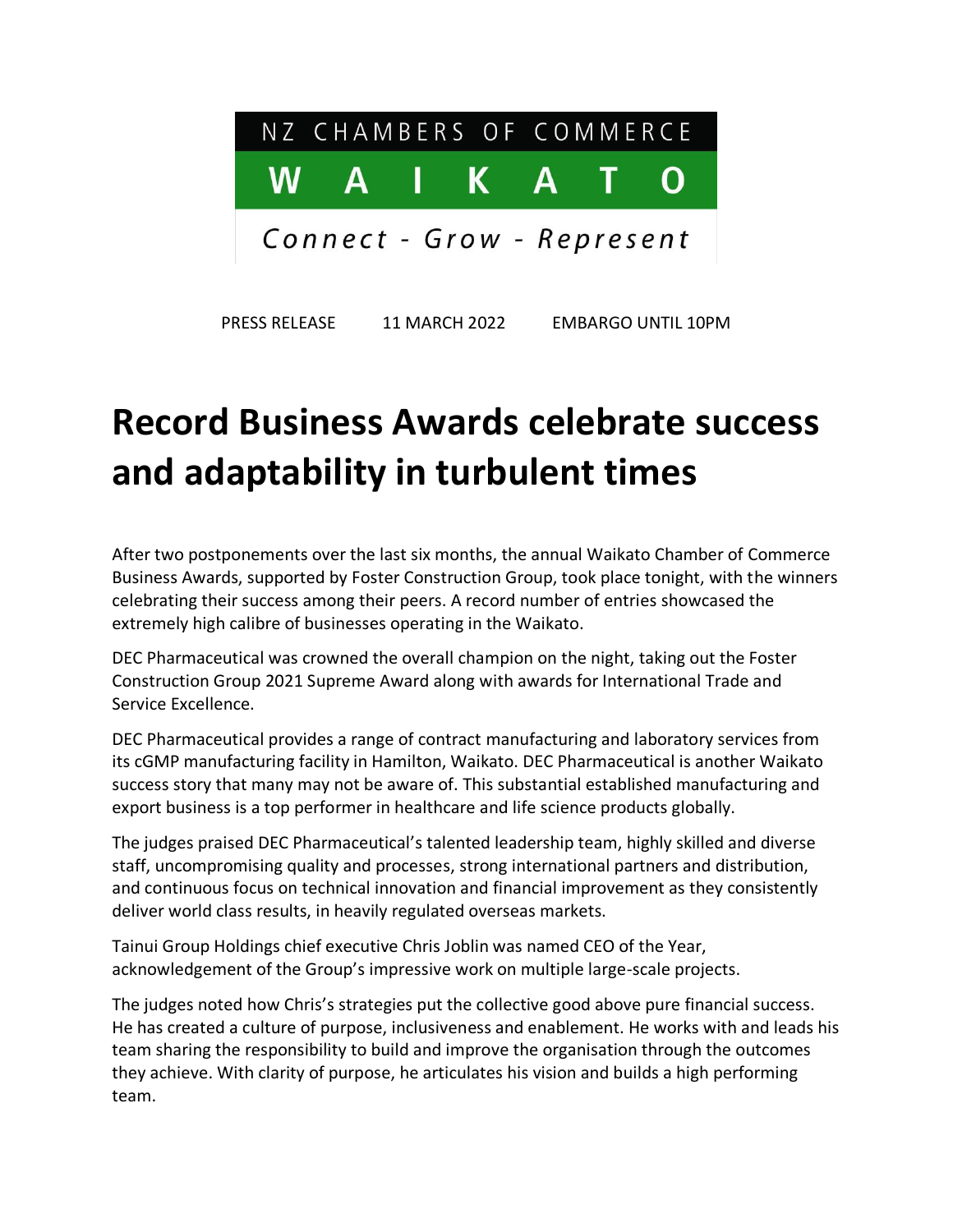Momentum Waikato also had an impressive night, winning awards in the Not for Profit and Community Contribution categories for the incredible work they have done in the Waikato over the past few years. Other winners included Fish City Hamilton (Marketing & Social Media), Designwell (Micro Business of the Year), Spring Sheep Milk Co (Innovation), Sanctuary Mountain Maungatautari (Social & Environmental Sustainability), Shift 72 (Business Growth & Strategy), Raewynne Pearson from SVS Laboratories Limited (Emerging Leader of the Year) and Jet Park Hotel Hamilton Airport (Air New Zealand People's Choice).

Waikato Chamber of Commerce chief executive Don Good was very pleased with the calibre of contestants.

"After a record-breaking number of entries, followed by two unfortunate postponements of the gala dinner, we are incredibly grateful to finally be able to celebrate our finalists and our winners in a manner befitting the occasion. It has not been an easy two years for the business community and we are so proud of the resolve shown by Waikato based businesses during Covid."

The recent Omicron outbreak forced the Chamber to push back the already postponed gala dinner from February 9 to March 11 and transition the event from solely physical, to a hybrid physical and virtual event. Representatives from each finalist and core sponsors were invited to two black-tie dinners – one at Claudelands Event Centre, the other at the Atrium at Wintec – with each limited to 100 attendees. This was in conjunction with an exclusive livestream of the event enabling the teams of each finalist to feel a part of the night.

"After a tough year for everyone it is great to see so many businesses focussing on their customers, staff and the wider community. Congratulations to the winners and a massive thank you to our suppliers, particularly H3, Montana, ACLX and Wintec for helping us transition to a hybrid event. And thank you to our judges and my Chamber of Commerce team for making tonight possible," Don said.

A full list of the award winners are as follows:

| Not for Profit Award (sponsored by Trust Waikato):            | Momentur          |
|---------------------------------------------------------------|-------------------|
| Marketing & Social Media Award (Chow:Hill Architects Ltd):    | Fish City Ha      |
| Micro Business of the Year Award (Sleepyhead):                | Designwell        |
| <b>International Trade Award (SkyPoint Technologies Ltd):</b> | <b>DEC Pharm</b>  |
| <b>Innovation Award (Company-X):</b>                          | Spring Shee       |
|                                                               | <b>Toddler Mi</b> |
|                                                               |                   |

**Community Contribution Award** (Montana Food & Events)**:** Momentum Waikato **Social & Environmental Sustainability Award** (Wintec): Sanctuary Mountain Maungatautari **Service Excellence Award** (Tompkins Wake)**:** DEC Pharmaceutical Ltd **Business Growth & Strategy Award** (Deloitte)**:** Shift72 Limited **Air New Zealand People's Choice Award:** Jet Park Hotel Hamilton Airport **Emerging Leader of the Year Award** (Mitre 10): **Raewynne Pearson, Laboratory** 

**Not for Profit Award** (sponsored by Trust Waikato)**:** Momentum Waikato **City Hamilton Pharmaceutical Ltd Ing Sheep Milk Co. Gentle Sheep** tler Milk Drink